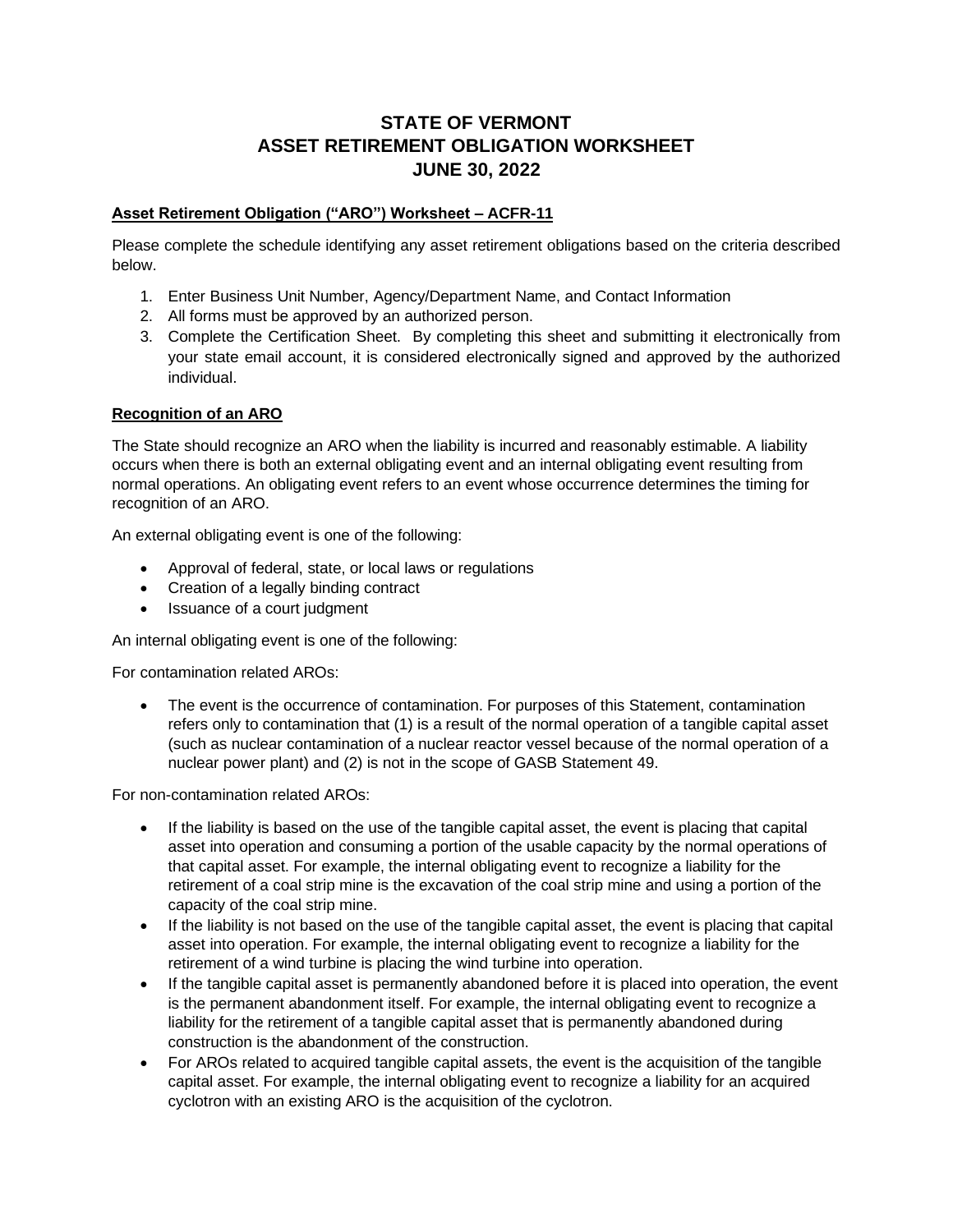### **Reporting:**

Any Agency/department that has a legal obligation to perform future asset retirement activities related to a capital asset should report its liability on the ACFR 11 Form. Please refer to the instructions below. If you have questions, please send an email to [VISION.ACFR.](mailto:VISION.ACFR@vermont.gov)

#### **Column Definition on ACFR-11 Include:**

Column A – Tangible Capital Asset: Any asset that is acquired or constructed and includes legally enforceable liabilities associated with 1) retirement of the asset, 2) disposal of a replacement part that is a component of the asset, or 3) environment remediation associated with the retirement of the asset (that results from normal operation as opposed to pollution remediation).

Column B – Tangible Asset ID: Enter VISION Asset ID if asset has been placed in-service; CIP ID if construction is still in-process.

Column C – Estimated Remaining Useful Life (of the tangible capital asset associated with the ARO): Enter the time remaining until the settlement of the liability is expected to commence.

Column D - Asset Retirement Obligations (AROs): An ARO is a legally enforceable liability associated with the retirement of a tangible capital asset. Retirement of a tangible capital asset is the permanent removal of a tangible capital asset from service.

- ARO: Some examples include decommissioning of nuclear reactors, removal, and disposal of wind turbines in wind farms, dismantling and removal of sewage treatment plants, and removal and disposal of x-ray machines. Also, environmental remediation associated with the retirement of a tangible capital asset that results from the normal operation of that capital asset. ARO assets may include legally enforceable liabilities of a lessor in connection with the retirement of its leased property if those liabilities meet the definition of an ARO asset.
- Contamination: An event or condition normally involving a substance that is deposited in, on, or around a tangible capital asset in a form or concentration that may harm people, equipment, or the environment due to the substance's radiological, chemical, biological, reactive, explosive, or mutagenic nature.
- Contamination-related AROs: Refers only to assets contamination that (1) results from a result of the normal operation of a tangible capital asset (such as nuclear contamination of a nuclear reactor vessel as a result of the normal operation of a nuclear power plant) and (2) is not in the scope of Statement 49 Pollution Remediation, as amended.

Column E – ARO Liability/Obligation Event: Laws and regulations may require governments to take specific actions to retire certain tangible capital assets at the end of the useful lives of those capital assets, such as decommissioning nuclear reactors and dismantling and removing sewage treatment plants. Other obligations to retire tangible capital assets may arise from contracts or court judgments. Internal obligating events include the occurrence of contamination, placing into operation a tangible capital asset that is required to be retired, abandoning a tangible capital asset before it is placed into operation, or acquiring a tangible capital asset that has an existing ARO.

Column F – ARO Identification: Enter any other tracking criteria (Contract, Statute, Court Judgment, Federal Regulation….)

Column G – Date Liability Incurred: GASB 83 Certain Asset Retirement Obligations requires the ARO liability and deferred outflow of resources be established when the liability is both incurred and